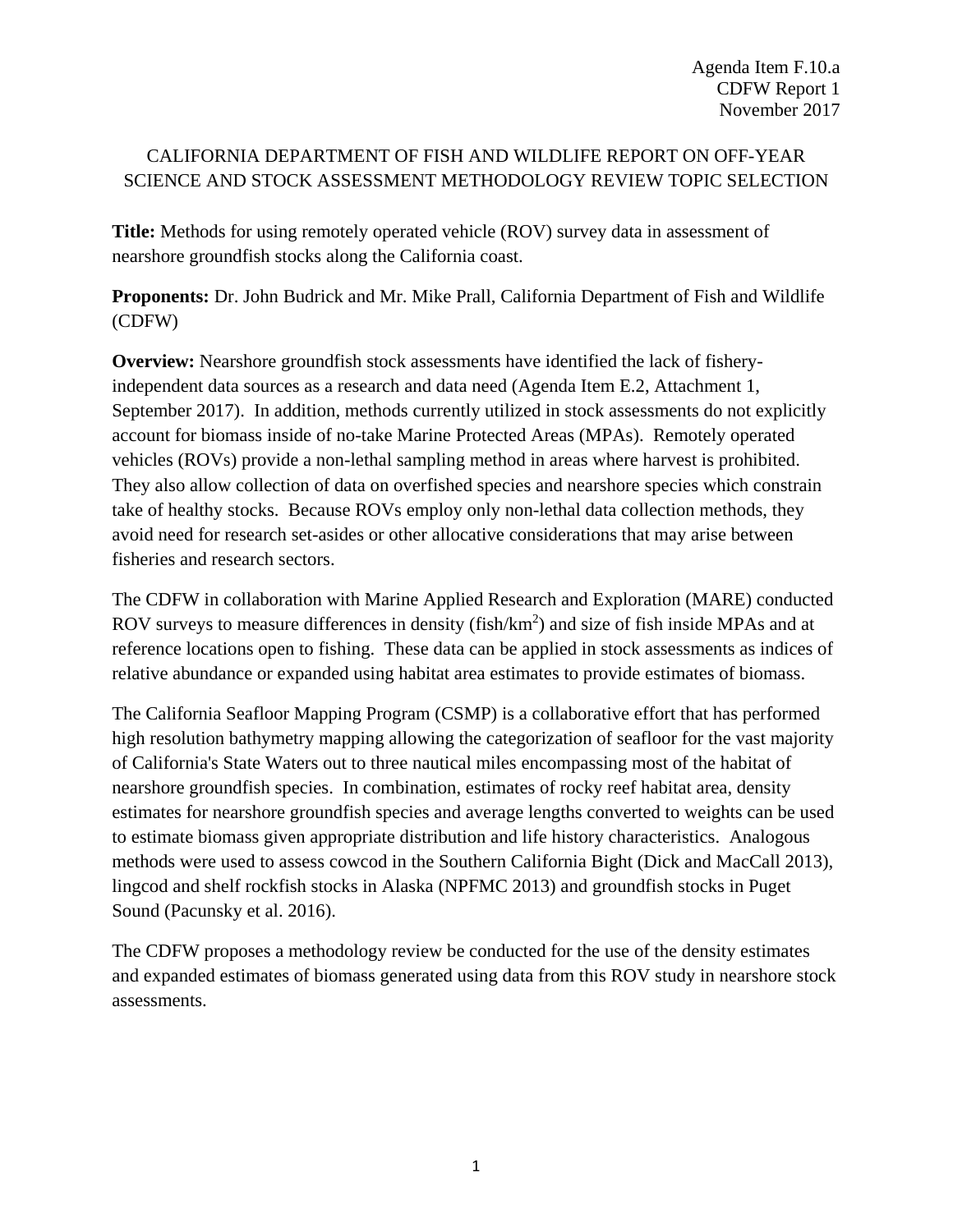#### **Outline of Methods**

*Field Methods:* The statewide ROV survey conducted between January 2014 and December 2016, visited 148 sites providing observational data for density estimates from MPAs and associated reference locations (Appendix 1). Survey transect lines within sites were positioned based on the location of rocky habitat and distributed across the entire depth range of rocky reef where possible. At each site, four to ten transect lines started at a random point were surveyed to achieve four kilometers of transects within rocky habitat at each site. The ROV positioning system calculated the longitude, latitude and depth every two seconds allowing observations to be georeferenced. Ranging sonars were used to estimate transect width allowing calculation of the observed swath width along the course of each transect at one second intervals. The ROV was outfitted with stereo cameras and paired lasers allowing estimates of lengths of encountered fish.

*Post Processing:* Substrate type was categorized by video observers as mud, sand, cobble, boulder, and rock for each one second interval of the video transect allowing post-stratification of transect segments into multiple combinations of bottom type. For analysis of fish density, substrate categories were combined to generate habitat classifications of hard (rock and/or boulder), mixed (sand/mud and rock or boulder) and soft (sand and/or mud). Subunits of  $25 \text{ m}^2$ segments of transect with greater than 50% hard or mixed habitat were concatenated into 100  $m<sup>2</sup>$ base sampling units. A spacer subunit was discarded between each transects in the interest of creating independent sampling units to minimize effects of spatial autocorrelation on estimates. Fish species were identified to the lowest possible taxon and only those occurring within the established field of view and at a distance of less than four meters in front of the ROV were included in the counts.

*Density Estimates:* Density estimates will be stratified regionally, defined by boundaries at Cape Mendocino, Pigeon Point and Point Conception, with the northern Channel Islands evaluated separately from the mainland. Further stratification by MPA vs. reference site and rocky habitat vs. mixed habitat will be evaluated. Estimates of density and variance will be generated using bootstrap analyses of randomly selected segments of transects in each stratum. Coefficients of variation (CVs) will be compared between alternative stratification schemes to best account for sample variability. Tests for significant differences between density estimates from rocky reef and mixed habitat will determine whether stratification between habitat types is necessary. A generalized linear model (GLM) will be used to test for correlation with depth, region, MPA designation and bottom type to identify key predictors to inform development of a relative index of abundance from the density estimates.

As time allows, model based approaches will be explored to provide improved error estimates, and account for key covariates such as depth and better address spatial autocorrelation. Point process models implemented using the igcp and geostatsp packages in R (Chakraborty et al. 2011, Hedley and Buckland 2004) as well as maximum entropy models in the program Maxtent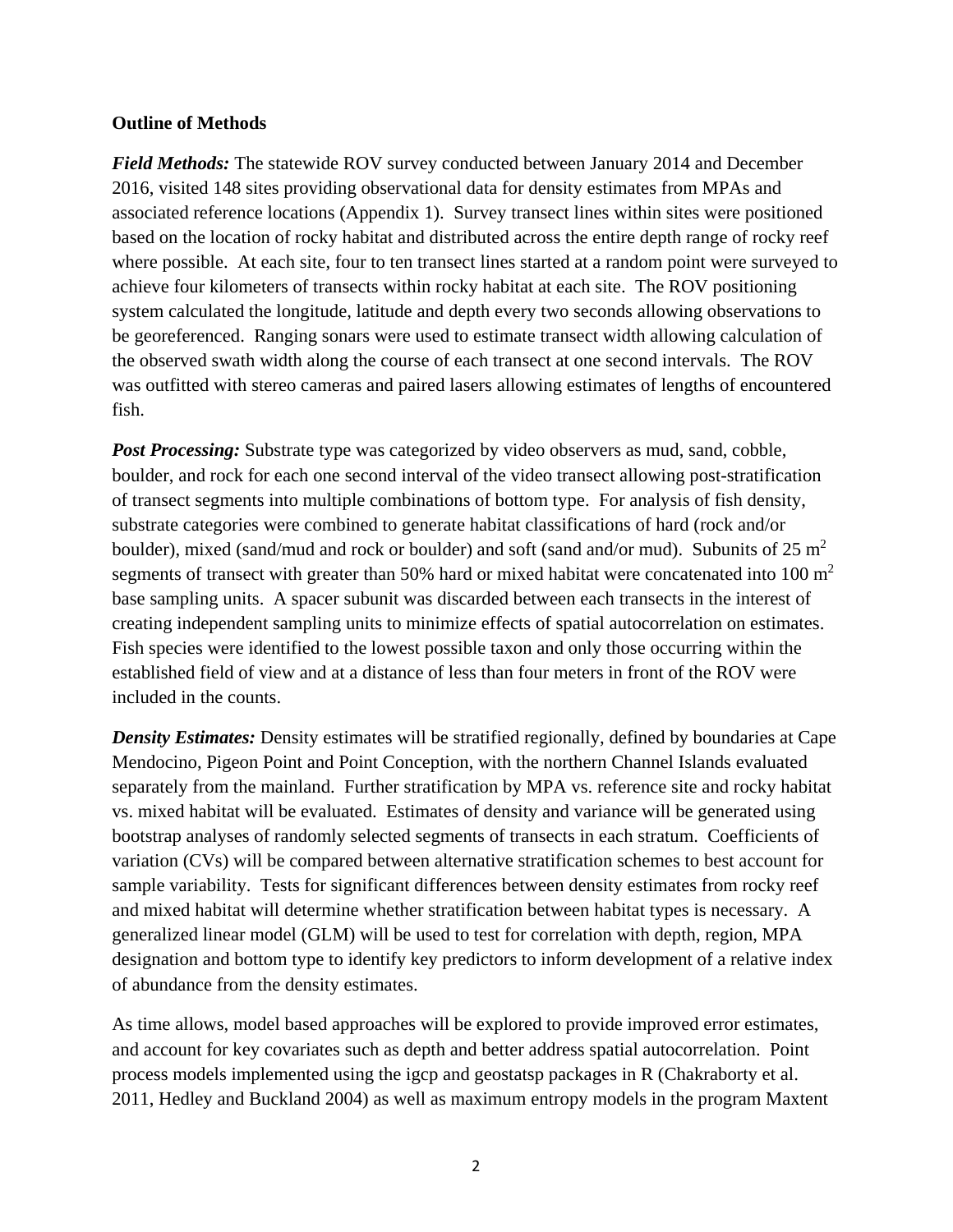(Philips and Dudik 2008) relying on presence data will be considered for use in estimation of density and expansion across strata. The results of design and model based estimates will be compared in terms of the resulting CV and other statistical properties.

At the September Council meeting the SSC expressed concerns regarding variable detection probability and the potential implications for density estimates. A preliminary review of considerations relative to the proposed methodology is provided in Appendix 2. Further analysis of the research informing the presence and degree of variable detection probability and the appropriateness of application of ROV based survey methods to nearshore species will be provided for the review.

*Expansion of estimates using habitat mapping:* Categorization of bottom habitat identifying rocky and mixed habitat are available in the form of GIS layers from the CSMP, allowing estimation of total area under each proposed stratification. The density estimates for each stratum under a given stratification scheme will be multiplied by the respective estimates of habitat area for each species given its depth distribution. The product of the density and area for each stratum will be summed to generate estimates of total biomass for comparison. For model based methods, the expansion will proceed on the basis of covariates and their distribution over the respective area of estimation. The percent total habitat area sampled within the depth range of each species analyzed will then be estimated for each stratum used to generate the total biomass estimate, to provide an indication of the spatial coverage of each contributing stratum.

**Use of results in stock assessments:** The results can be used in stock assessments as: 1) density estimates as an index of relative abundance methods, 2) estimates of abundance from habitat area expansions as an index of absolute abundance, 3) absolute estimates of abundance used to scale integrated assessments, and 4) independent estimates of absolute abundance multiplied by current F<sub>MSY</sub> proxies to derive overfishing limits.

**Funding, logistics or other factors that would indicate the likelihood of success of the proposed methodology:** Continued sampling of MPAs and reference sites is expected as part of a long-term monitoring plan to meet the mandates of the Marine Life Protection Act. However, future sampling intensity, periodicity, and spatial coverage will be dependent on available funding.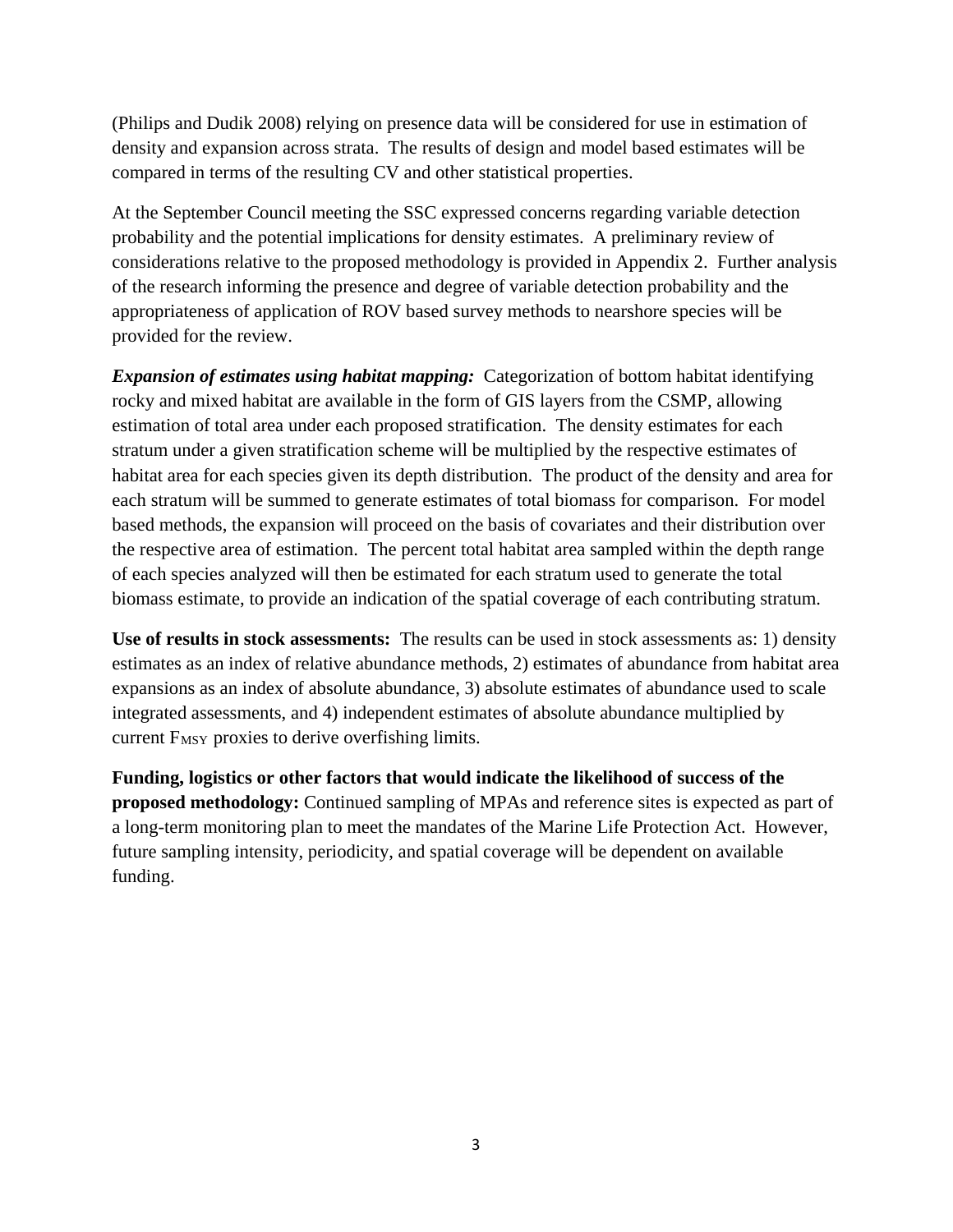## **References:**

Chakraborty A., A.E. Gelfand, A.M. Wilson, A.M. Latimer and J. A. Silander. 2011. Point pattern modelling for degraded presence-only data over large regions. Journal of the Royal Statistical Society. Appl. Statist. 60, Part 5, pp. 757-776.

Dick E.J. and A. MacCall. 2014. Status and Productivity of Cowcod, *Sebastes levis*, in the Southern California Bight. Pacific Fishery Management Council. Portland, OR.

Green K., J. Stahl, and M. Kallenberger 2013. 2013 Demersal shelf rockfish remotely operated vehicle survey. Alaska Department of Fish and Game, Regional Operational Plan ROP.CF.1J.2013.09, Anchorage.

Hedley S.L. and S.T. Buckland. 2004. Spatial models for line transect sampling. Journal of Agricultural, Biological and Environmental Statistics, 9, 181–199.

Laidig T.E. and M.M. Yoklavich. 2013. A comparison of density and length of Pacific groundfishes observed from 2 survey vehicles: a manned submersible and a remotely operated vehicle. Fishery Bulletin 114(4).

Olson A., J. Stahl, K. Van Kirk, M. Jenicke and S. Meyer. 2013. Assessment of the Demersal Shelf Rockfish Stock Complexes in the Southeast Outside District of the Gulf of Alaska. In: Stock assessment and fishery evaluation report for the groundfish resources for the Gulf of Alaska, North Pacific Fishery Management Council, Anchorage, Alaska pp. 555-608.

Pacunski R., D. Lowry, L. Hillier and J. Blaine. 2016. A comparison of groundfish species composition, abundance and density estimates derived from a scientific bottom-trawl and a small remotely-operated vehicle for trawl habitats. Washing Department of Fish and Wildlife Fish Program Science Division FPT 16-03. [http://wdfw.wa.gov/publications/01824/wdfw01824.pdf.](http://wdfw.wa.gov/publications/01824/wdfw01824.pdf)

Phillips S.J. and M. Dudik. 2008. Modeling of species distributions with Maxent: new extensions and a comprehensive evaluation. Ecography 31: 161 – 175.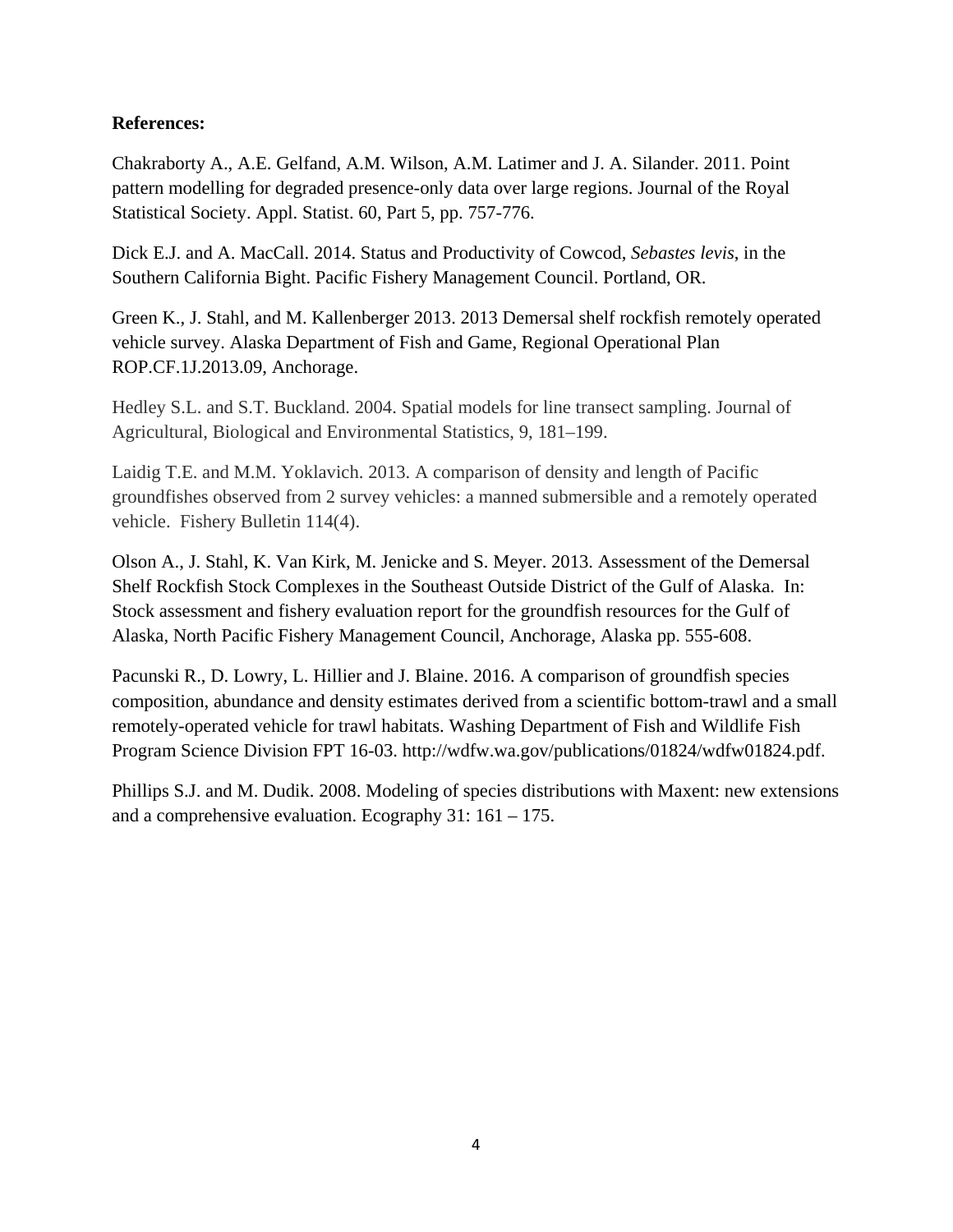# **Appendices:**

### **Appendix 1. Transect summary and site locations.**

Table 1. Summaries from each cruise for number of fish transects, total fish count, and number of observed taxa. \*Total number of taxa is a cumulative summary of each taxa observed from

|                                    | Total no. of No. of<br>completed | survey lines Transect cts<br>100m (Fish) | <b>Fish counted</b> | No. of<br><b>Fish Taxa</b><br>(Approx.) | Fish per<br>km | % of total<br>fish |
|------------------------------------|----------------------------------|------------------------------------------|---------------------|-----------------------------------------|----------------|--------------------|
| <b>Cruise A</b><br>(South Coast)   | 99                               | 141                                      | 18,812              | 41                                      | 300            | $\overline{2}$     |
| <b>Cruise B</b><br>(South Coast)   | 155                              | 384                                      | 403,459             | 51                                      | 4,768          | 51                 |
| <b>Cruise C</b><br>(North Coast)   | 115                              | 552                                      | 34,203              | 39                                      | 472            | $\overline{4}$     |
| <b>Cruise D</b><br>(North Central) | 146                              | 810                                      | 20,717              | 42                                      | 270            | 3                  |
| <b>Cruise E</b><br>(Central)       | 183                              | 1,023                                    | 320,152             | 44                                      | 1,749          | 40                 |
| <b>Totals:</b>                     | 698                              | 2,910                                    | 797,343             | $101*$                                  |                |                    |

all cruises.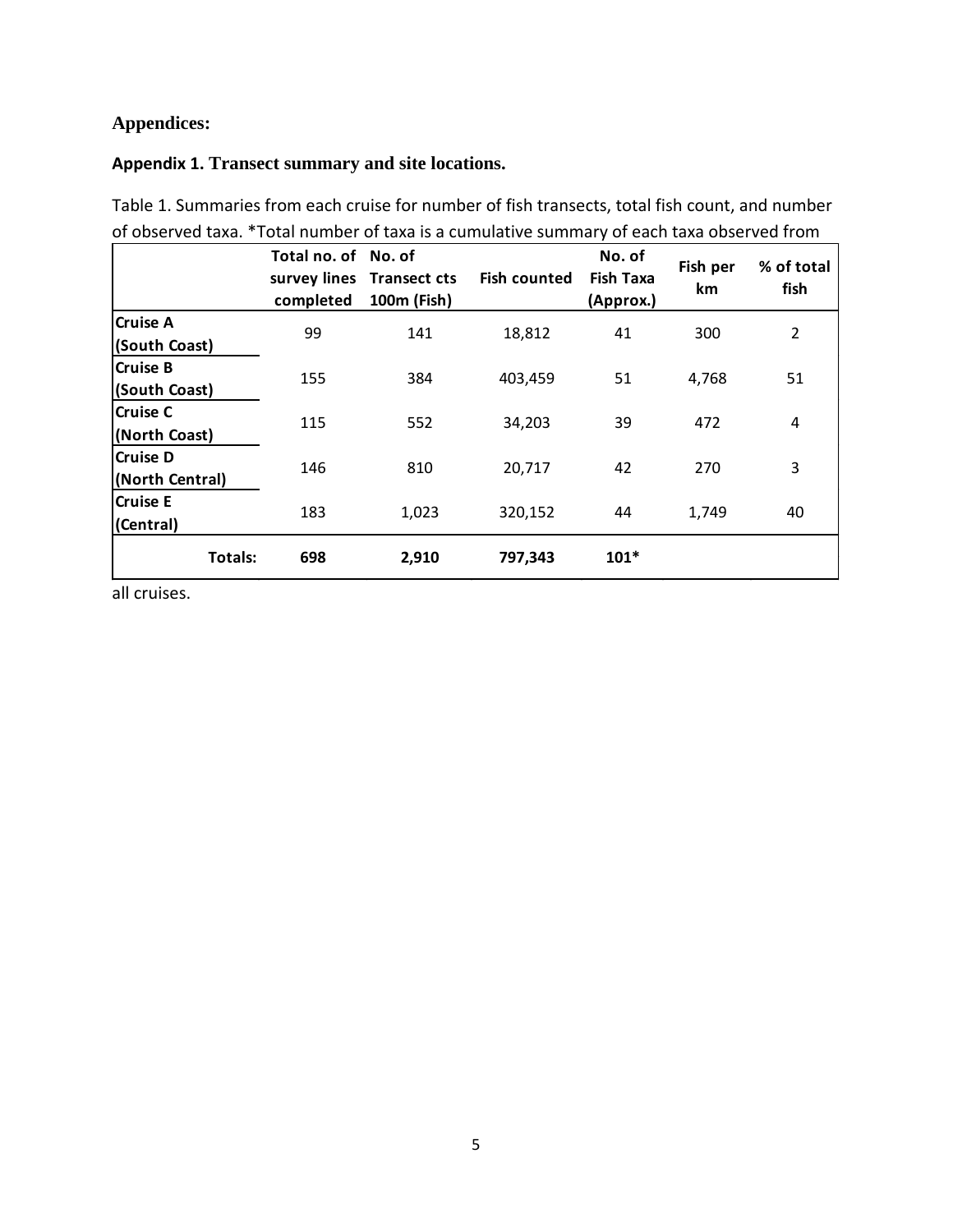

Figure 1. Site locations for CIAP cruise A in southern California, January 2014. Note that ten additional sites were sampled in the vicinity of the Channel Islands by MARE that are not represented here.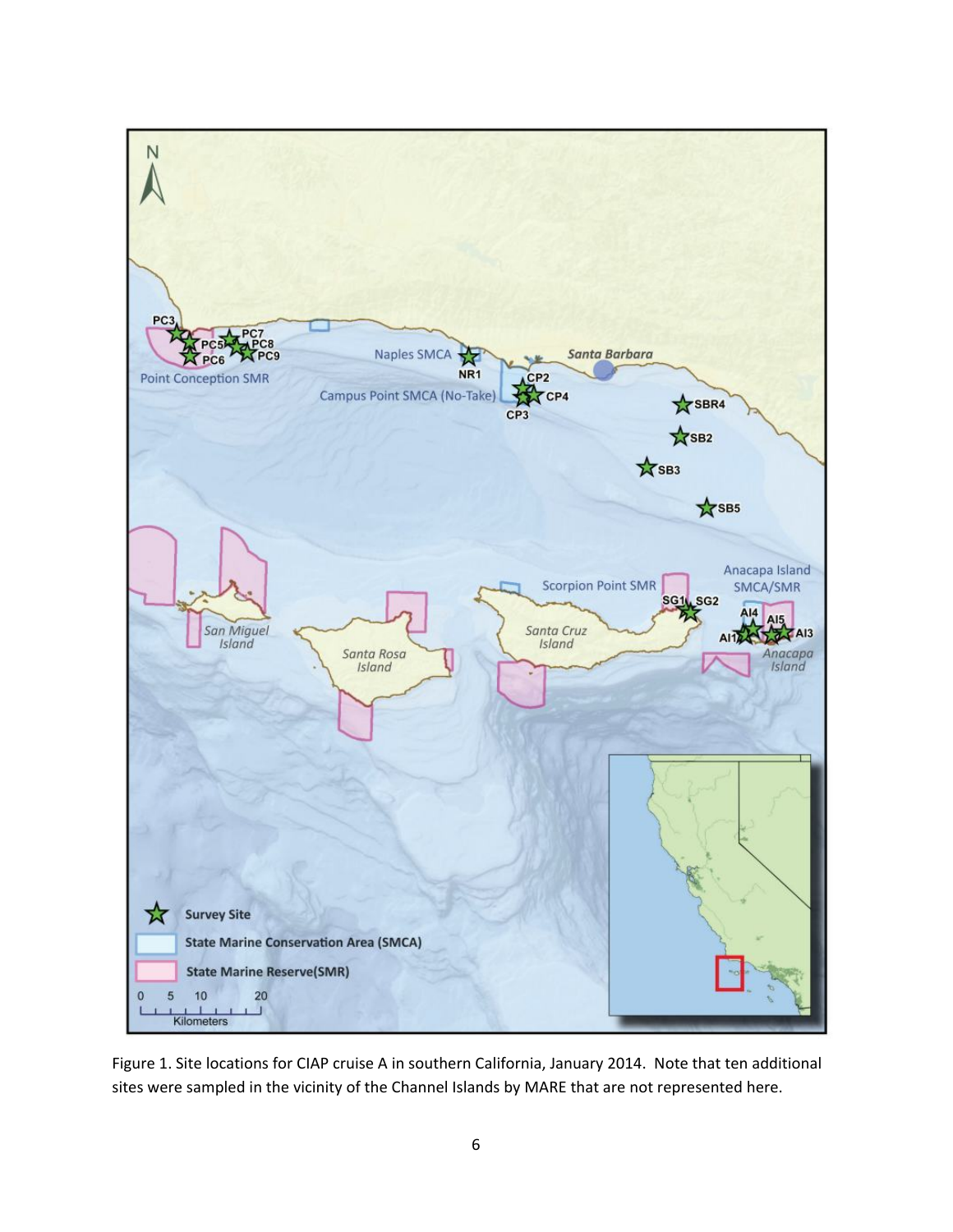

Figure 2. Site locations for CIAP cruise B in southern California, July 2014.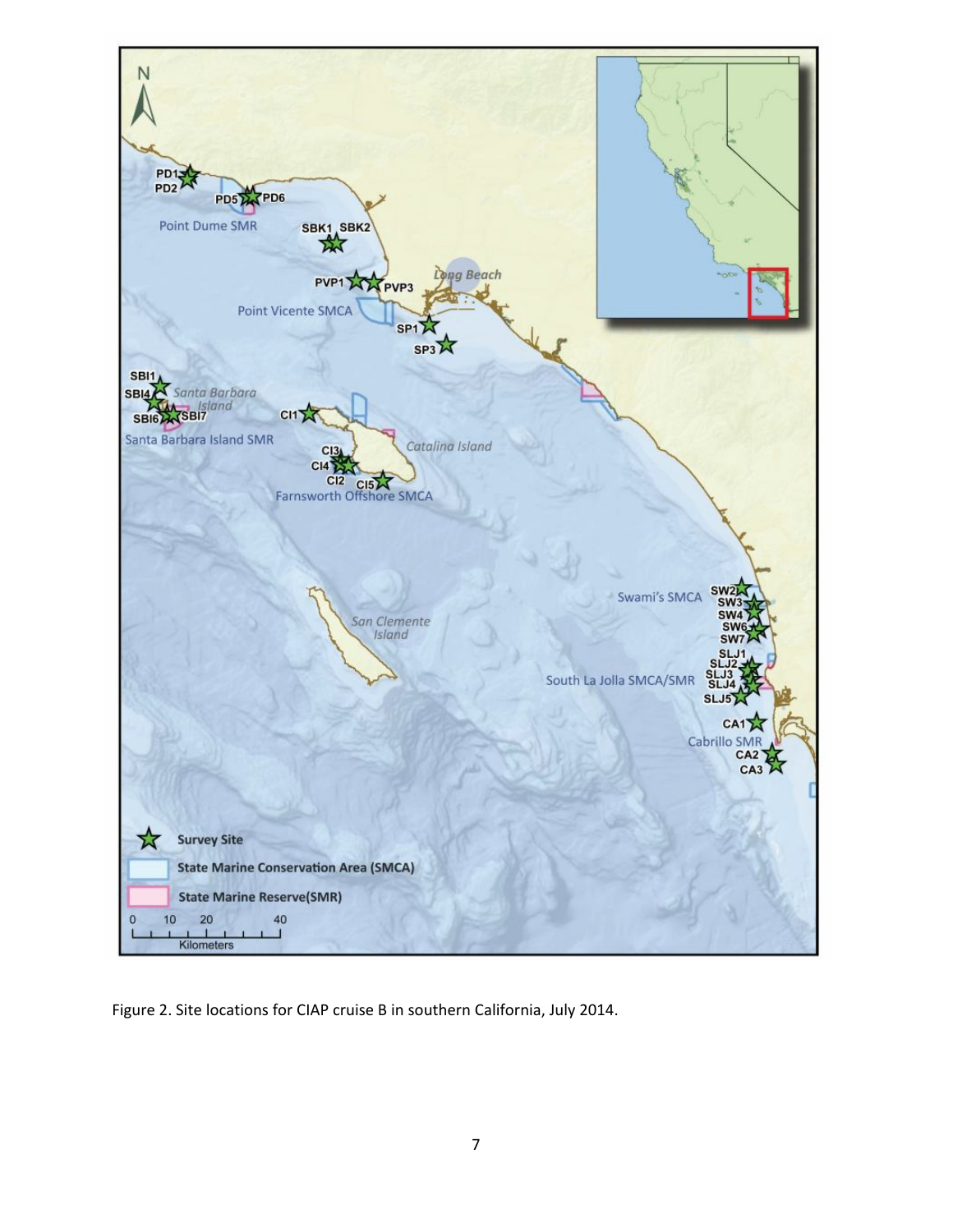

Figure 3. Site locations for CIAP cruise C in northern California, September-October 2014.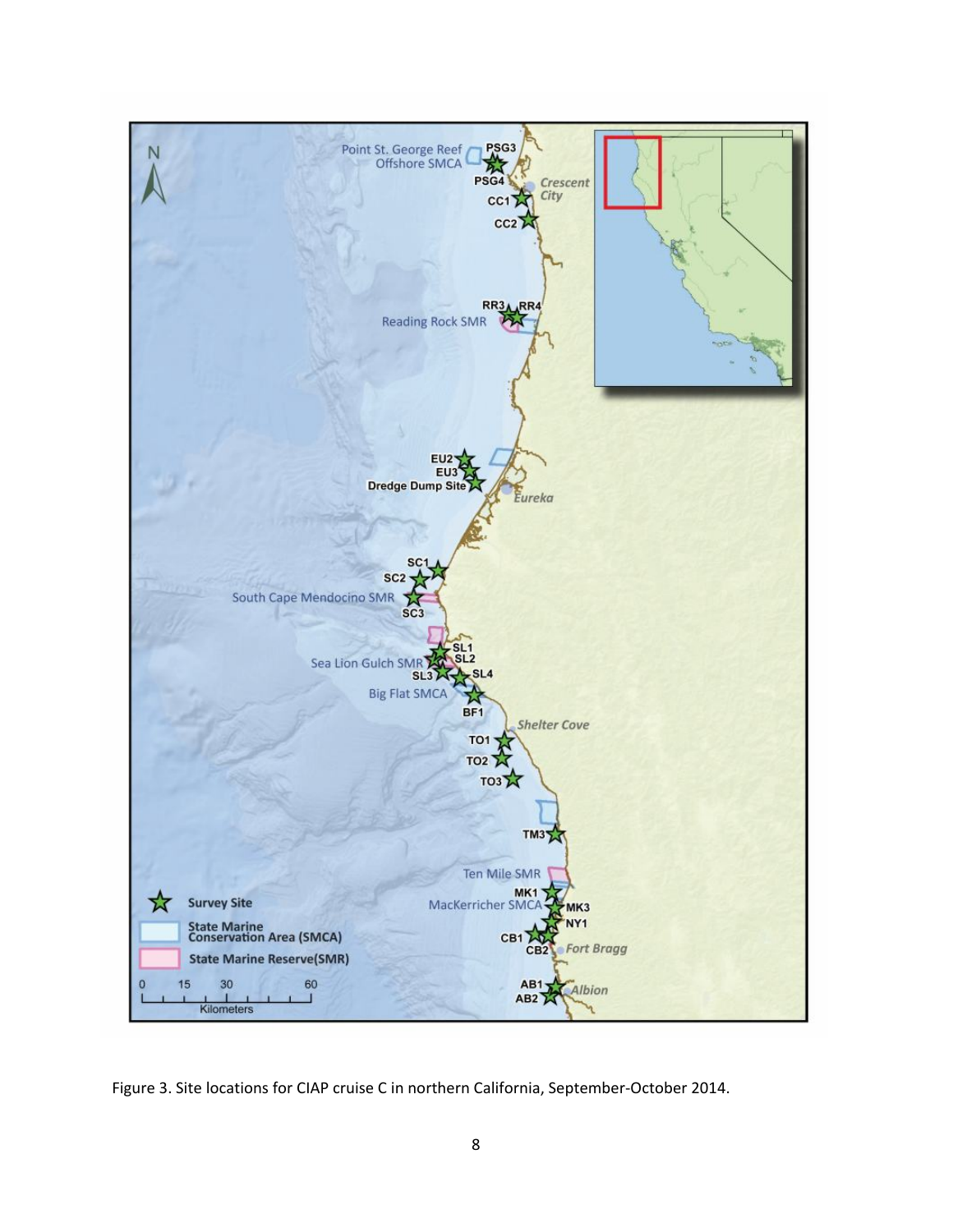

Figure 4. Site locations for CIAP cruise D in north central California, September-October 2015.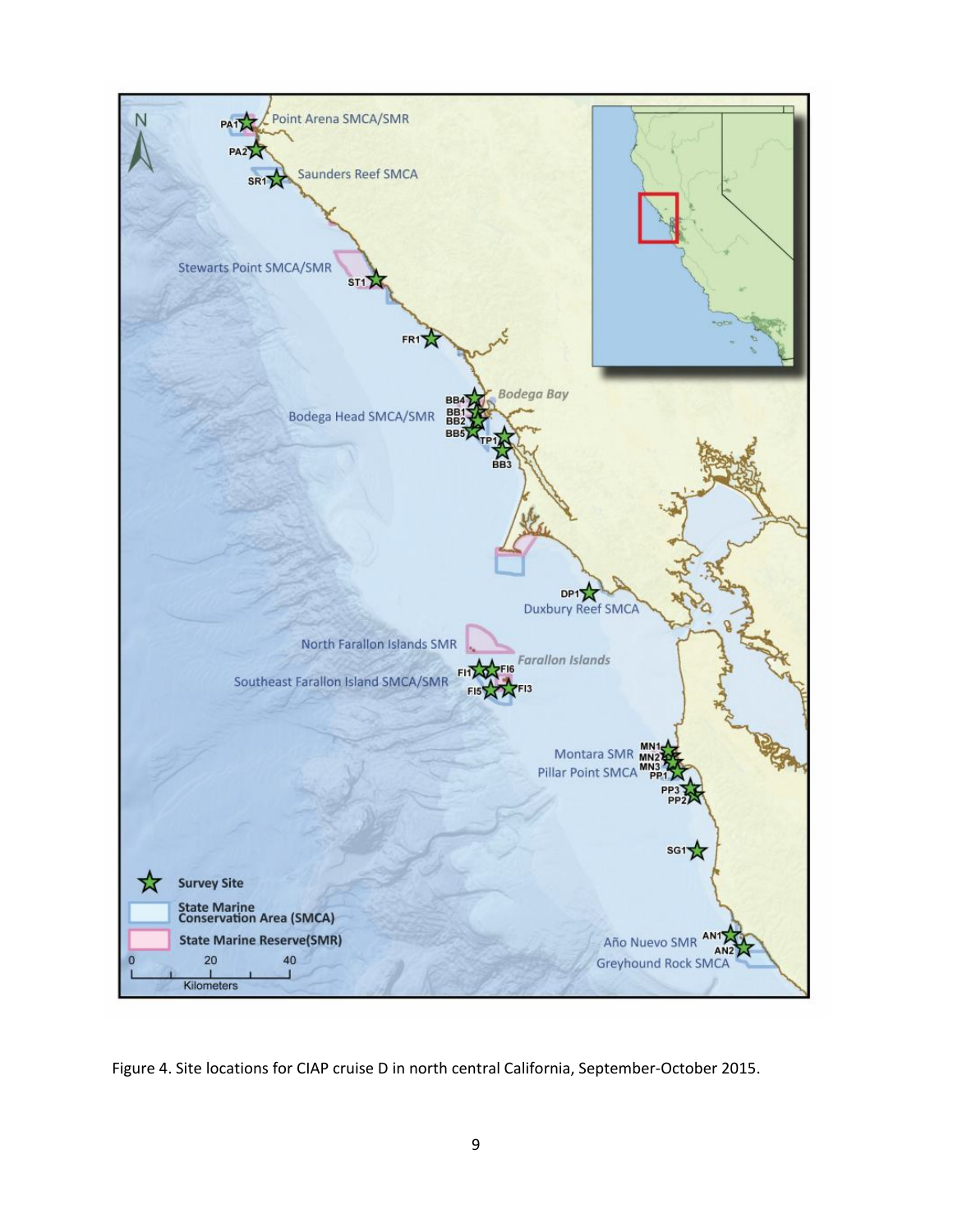

Figure 5. Site locations for CIAP cruise E in central California, September-October 2016.